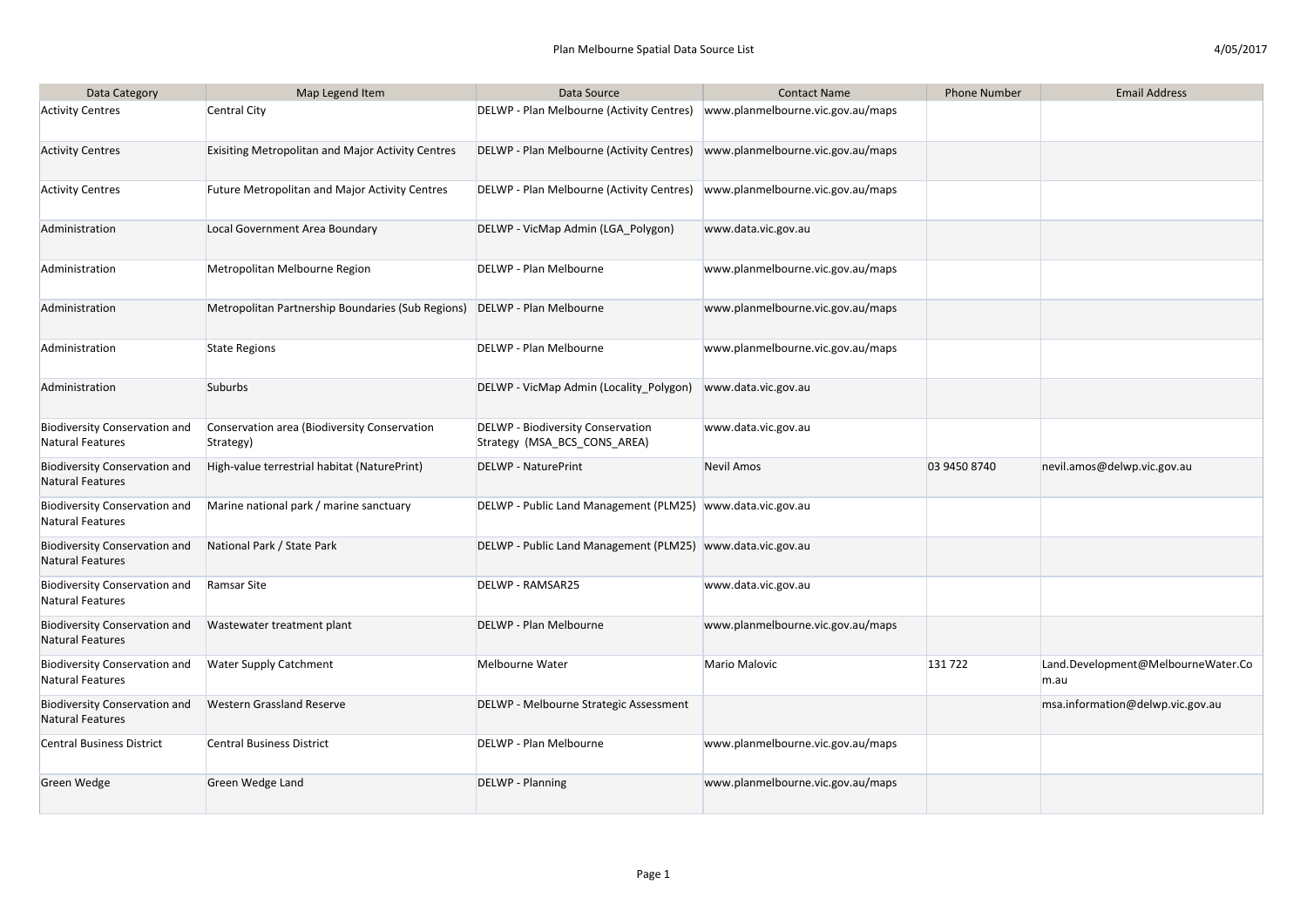| Data Category                                        | Map Legend Item                                                                              | Data Source                                                                   | <b>Contact Name</b>               | <b>Phone Number</b> | <b>Email Address</b>                       |
|------------------------------------------------------|----------------------------------------------------------------------------------------------|-------------------------------------------------------------------------------|-----------------------------------|---------------------|--------------------------------------------|
| <b>Growth Areas</b>                                  | <b>Growth Area</b>                                                                           | DELWP - Plan Melbourne                                                        | www.planmelbourne.vic.gov.au/maps |                     |                                            |
| Health and Education Precints                        | Health and Education Precinct (Map 3 - Jobs and<br>Investment)                               | DELWP - Plan Melbourne                                                        | www.planmelbourne.vic.gov.au/maps |                     |                                            |
| Industrial Area                                      | Industrial Area - existing and future                                                        | DELWP - Plan Melbourne                                                        | www.planmelbourne.vic.gov.au/maps |                     |                                            |
| Industrial Area                                      | State-significant Industrial Precinct - Existing and<br>Future                               | DELWP - Plan Melbourne                                                        | www.planmelbourne.vic.gov.au/maps |                     |                                            |
| Key Precinct                                         | Key Precincts - Arts Precinct, Port of Melbourne,<br>Sports Precinct, St Kilda Road Precinct | DELWP - Plan Melbourne                                                        | www.planmelbourne.vic.gov.au/maps |                     |                                            |
| Landmarks                                            | Landmarks                                                                                    | DELWP - VicMap Features (FOI Point)                                           | www.data.vic.gov.au               |                     |                                            |
| Localities                                           | Capital City, Regional City                                                                  | DELWP - Plan Melbourne (Localities)                                           | www.planmelbourne.vic.gov.au/maps |                     |                                            |
| Localities                                           | Regional Centre, Peri-urban Town                                                             | DELWP - Plan Melbourne (Localities)                                           | www.planmelbourne.vic.gov.au/maps |                     |                                            |
| Lower-cost housing                                   | Lower-cost housing                                                                           | DELWP - Land Use and Population Research Richard Watling                      |                                   | (03) 86830922       | Richard. Watling@delwp.vic.gov.au          |
| National Employment and<br>Innovation Cluster (NEIC) | National Employment and Innovation Cluster (NEIC) DELWP - Plan Melbourne                     |                                                                               | <b>Denise Thorson</b>             | $(03)$ 8392 5596    | Denise.Thorson@delwp.vic.gov.au            |
| Natural Hazards                                      | High Bushfire Risk (Bushfire Management Overlay)                                             | DELWP - Vicmap Planning (Plan Overlay)                                        | www.data.vic.gov.au               |                     |                                            |
| Natural Hazards                                      | Landform susceptible to significant shoreline<br>recession (Smartline 2009)                  | Geoscience Australia                                                          | www.ozcoasts.gov.au               |                     | clientservices@ga.gov.au                   |
| Natural Hazards                                      | Projected Flooding from the sea (Sea level rise)                                             | DELWP - Victorian Coastal Inundation Sea<br>Level Rise 2040                   | www.data.vic.gov.au               |                     |                                            |
| Natural Hazards                                      | Projected Flooding from the sea (Sea level rise)                                             | DELWP - Victorian Coastal Inundation Sea<br>Level Rise Storm Tide 2040        | www.data.vic.gov.au               |                     |                                            |
| Natural Hazards                                      | Projected Flooding from the sea (Sea level rise)                                             | DELWP - Western Port Local Coastal Hazard   www.data.vic.gov.au<br>Assessment |                                   |                     |                                            |
| Natural Hazards                                      | <b>Riverine Flood Extent</b>                                                                 | Melbourne Water<br>(Flood_Extent_100yr_Waterways_region)                      | lan Watson                        | 131722              | Land.Development@MelbourneWater.Co<br>m.au |
| Open Space                                           | Conservation Reserve - emerging and proposed                                                 | DELWP - Plan Melbourne                                                        | www.planmelbourne.vic.gov.au/maps |                     |                                            |
| Open Space                                           | Public Open Space                                                                            | <b>DELWP - Parks and Conservation Reserves</b><br>(PARKRES)                   | www.data.vic.gov.au               |                     |                                            |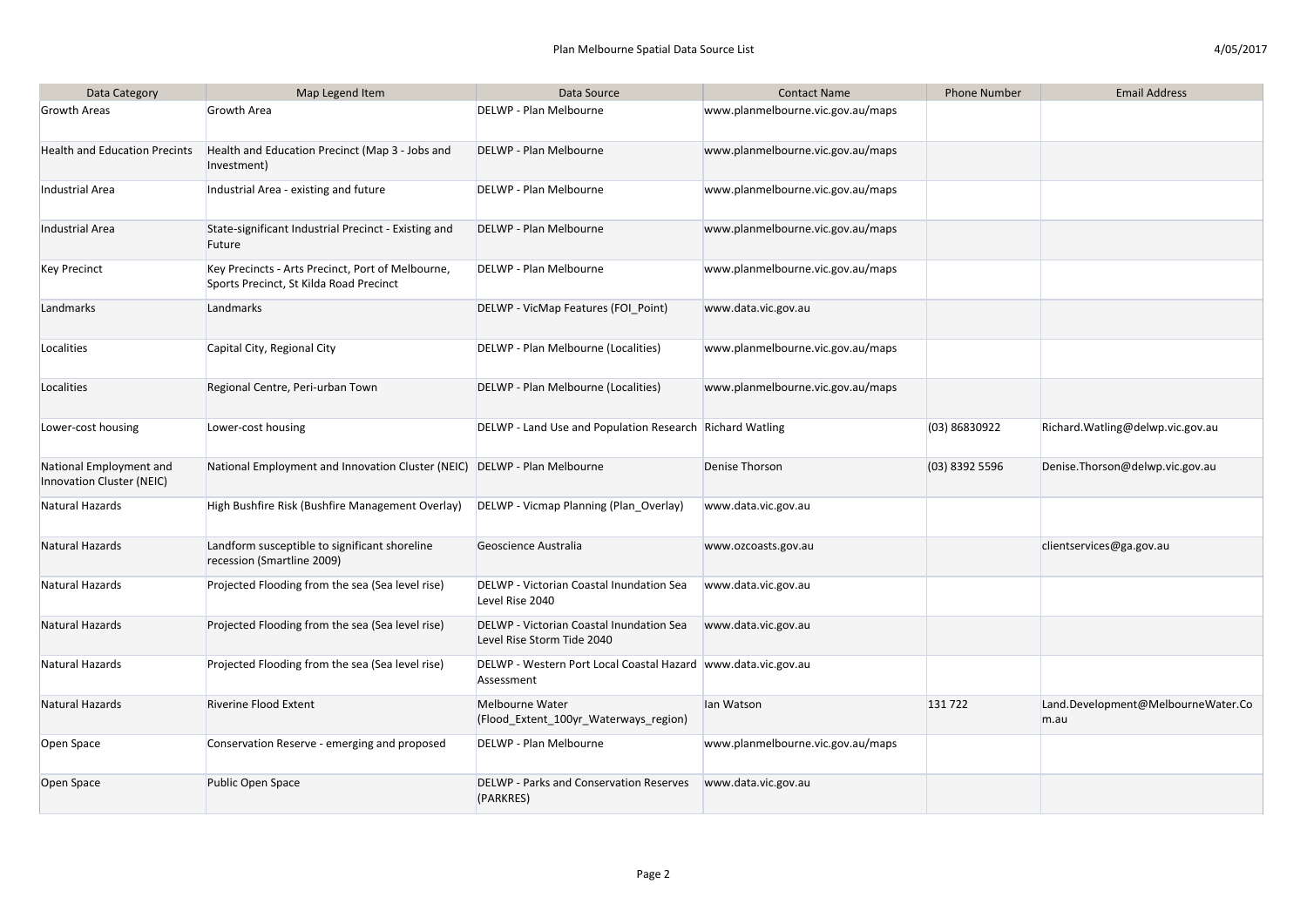| Data Category             | Map Legend Item                                                              | Data Source                                             | <b>Contact Name</b>                                   | <b>Phone Number</b> | <b>Email Address</b>          |
|---------------------------|------------------------------------------------------------------------------|---------------------------------------------------------|-------------------------------------------------------|---------------------|-------------------------------|
| Open Space                | Public Open Space, Restricted Public Land, Private<br>Open Space             | <b>VPA</b>                                              | www.vpa.vic.gov.au/strategy-<br>guidelines/open-data/ | 03 9651 9672        | kate.callan@vpa.vic.gov.au    |
| Open Space                | Regional Park - emerging and proposed                                        | DELWP - Plan Melbourne                                  | www.planmelbourne.vic.gov.au/maps                     |                     |                               |
| Transport                 | Level Crossing Removal                                                       | <b>DEDJTR</b>                                           | Kalu Ribush                                           | 03 8392 8723        | Kalu.Ribush@ecodev.vic.gov.au |
| Transport                 | Rail Improvements Sunbury to<br>Cranbourne/Pakenham (including Metro Tunnel) | DELWP - Plan Melbourne                                  | www.planmelbourne.vic.gov.au/maps                     |                     |                               |
| Transport                 | Rail Network                                                                 | PTV Public Transport (PTV Train Corridor<br>Centreline) | www.data.vic.gov.au                                   |                     |                               |
| Transport                 | Rail Network - Train Station                                                 | PTV Public Transport (PTV Train Station)                | www.data.vic.gov.au                                   |                     |                               |
| Transport                 | <b>Road Network</b>                                                          | DELWP - VicMap Transport (TR_Roads)                     | www.data.vic.gov.au                                   |                     |                               |
| Transport                 | State-significant Road Corridor                                              | DELWP - Plan Melbourne                                  | www.planmelbourne.vic.gov.au/maps                     |                     |                               |
| Transport                 | <b>Tram Network</b>                                                          | PTV Public Transport (PTV Tram Track<br>Centreline)     | www.data.vic.gov.au                                   |                     |                               |
| <b>Transport Gateway</b>  | Transport Gateways - Existing, Future and Possible                           | DELWP - Plan Melbourne                                  | www.planmelbourne.vic.gov.au/maps                     |                     |                               |
| Transport Projects        | <b>Ballarat Rail Upgrade</b>                                                 | <b>DEDJTR</b>                                           | Kalu Ribush                                           | 03 8392 8723        | Kalu.Ribush@ecodev.vic.gov.au |
| Transport Projects        | Caulfield to Dandenong level crossing removal and<br>line upgrade            | <b>DEDJTR</b>                                           | Kalu Ribush                                           | 03 8392 8723        | Kalu.Ribush@ecodev.vic.gov.au |
| <b>Transport Projects</b> | CityLink-Tullamarine widening                                                | <b>DEDJTR</b>                                           | Kalu Ribush                                           | 03 8392 8723        | Kalu.Ribush@ecodev.vic.gov.au |
| Transport Projects        | Heidelberg-Rosanna rail duplication                                          | <b>DEDJTR</b>                                           | Kalu Ribush                                           | 03 8392 8723        | Kalu.Ribush@ecodev.vic.gov.au |
| <b>Transport Projects</b> | M80 upgrade                                                                  | <b>DEDJTR</b>                                           | Kalu Ribush                                           | 03 8392 8723        | Kalu.Ribush@ecodev.vic.gov.au |
| Transport Projects        | Mernda rail extension                                                        | <b>DEDJTR</b>                                           | Kalu Ribush                                           | 03 8392 8723        | Kalu.Ribush@ecodev.vic.gov.au |
| Transport Projects        | Metro Tunnel                                                                 | <b>DEDJTR</b>                                           | Kalu Ribush                                           | 03 8392 8723        | Kalu.Ribush@ecodev.vic.gov.au |
| Transport Projects        | <b>Metro Tunnel - New Station</b>                                            | <b>DEDJTR</b>                                           | Kalu Ribush                                           | 03 8392 8723        | Kalu.Ribush@ecodev.vic.gov.au |